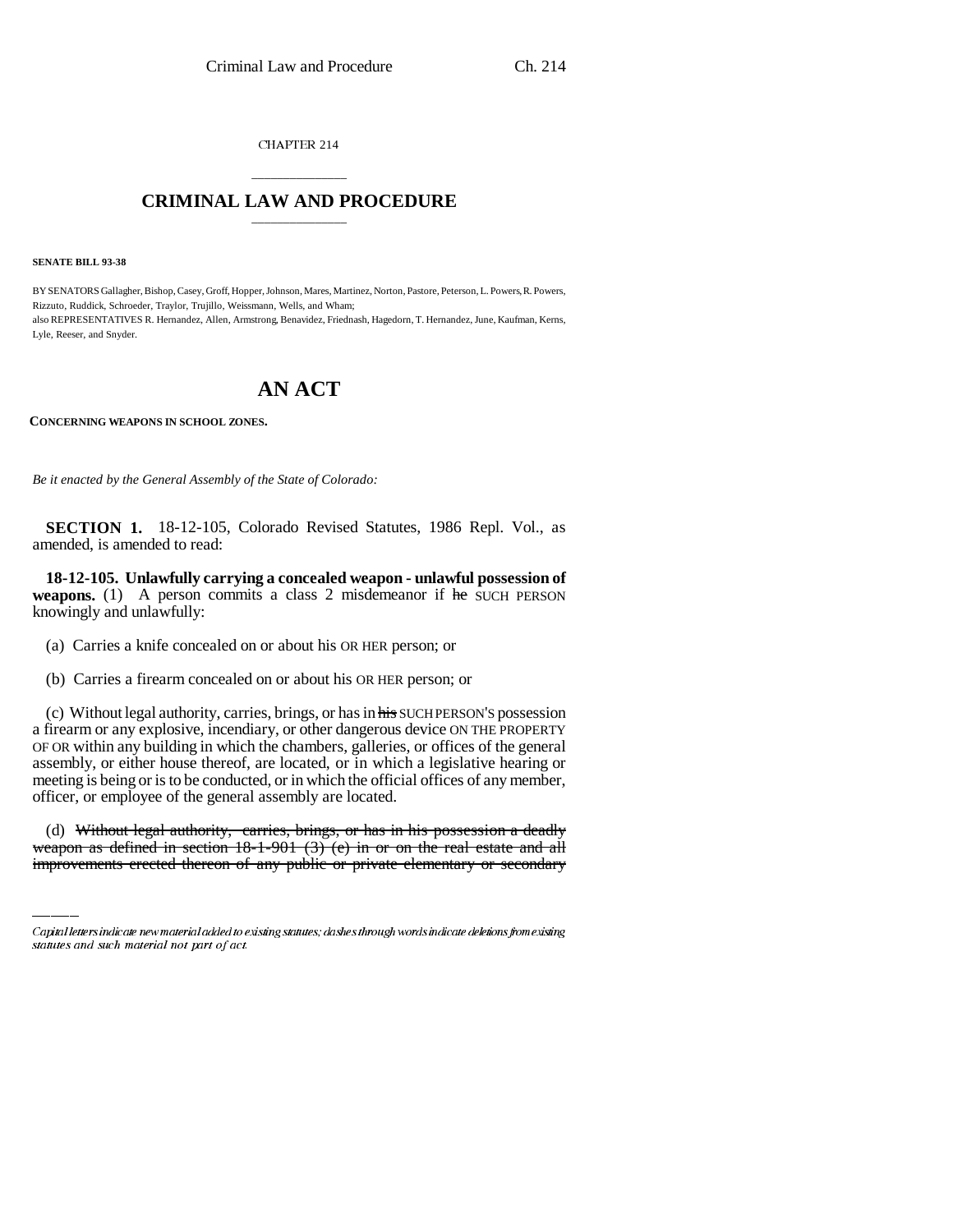## Ch. 214 Criminal Law and Procedure

school or any public or private college, university, or seminary except for the purpose of presenting an authorized public demonstration or exhibition pursuant to instruction in conjunction with an organized school or class, for the purpose of carrying out the necessary duties and functions of an employee of an educational institution which require the use of a deadly weapon, or for the purpose of participation in an authorized extracurricular activity or athletic team. This paragraph (d) shall not apply to any unloaded weapon which remains inside a motor vehicle while upon the real estate of any public or private elementary or secondary school or any public or private college, university, or seminary. This paragraph (d) shall not apply to any person who is lawfully hunting upon any public land in this state so long as such person is not hunting in the immediate area where the facilities of any educational institution are located.

(2) It shall be an affirmative defense that the defendant was:

(a) A person in his OR HER own dwelling or place of business or on property owned or under his OR HER control at the time of the act of carrying; or

(b) A person in a private automobile or other private means of conveyance who carries a weapon for lawful protection of his SUCH PERSON'S or another's person or property while traveling; or

(c) A person who, prior to the time of carrying a concealed weapon, has been issued a written permit pursuant to section 18-12-105.1 to carry the weapon by the chief of police of a city or city and county, or the sheriff of a county; or

(d) A peace officer, level I or level Ia, as defined in section  $18-1-901$  (3) (I) (I) or  $(3)$  (1) (II); or

(e) A peace officer, level II, as defined in section 18-1-901 (3) (l) (III), while on duty.

**SECTION 2.** Article 12 of title 18, Colorado Revised Statutes, 1986 Repl. Vol., as amended, is amended BY THE ADDITION OF A NEW SECTION to read:

**18-12-105.5. Unlawfully carrying a concealed weapon - unlawful possession of weapons - school, college or university grounds.** (1) A PERSON COMMITS A CLASS 2 MISDEMEANOR IF SUCH PERSON KNOWINGLY AND UNLAWFULLY AND WITHOUT LEGAL AUTHORITY CARRIES, BRINGS, OR HAS IN SUCH PERSON'S POSSESSION A DEADLY WEAPON AS DEFINED IN SECTION 18-1-901 (3) (e) IN OR ON THE REAL ESTATE AND ALL IMPROVEMENTS ERECTED THEREON OF ANY PUBLIC OR PRIVATE ELEMENTARY OR SECONDARY SCHOOL OR ANY PUBLIC OR PRIVATE COLLEGE, UNIVERSITY, OR SEMINARY, EXCEPT FOR THE PURPOSE OF PRESENTING AN AUTHORIZED PUBLIC DEMONSTRATION OR EXHIBITION PURSUANT TO INSTRUCTION IN CONJUNCTION WITH AN ORGANIZED SCHOOL OR CLASS, FOR THE PURPOSE OF CARRYING OUT THE NECESSARY DUTIES AND FUNCTIONS OF AN EMPLOYEE OF AN EDUCATIONAL INSTITUTION WHICH REQUIRE THE USE OF A DEADLY WEAPON, OR FOR THE PURPOSE OF PARTICIPATION IN AN AUTHORIZED EXTRACURRICULAR ACTIVITY OR ATHLETIC TEAM.

(2) NOTWITHSTANDING THE PROVISIONS OF SECTION 18-1-106, UPON A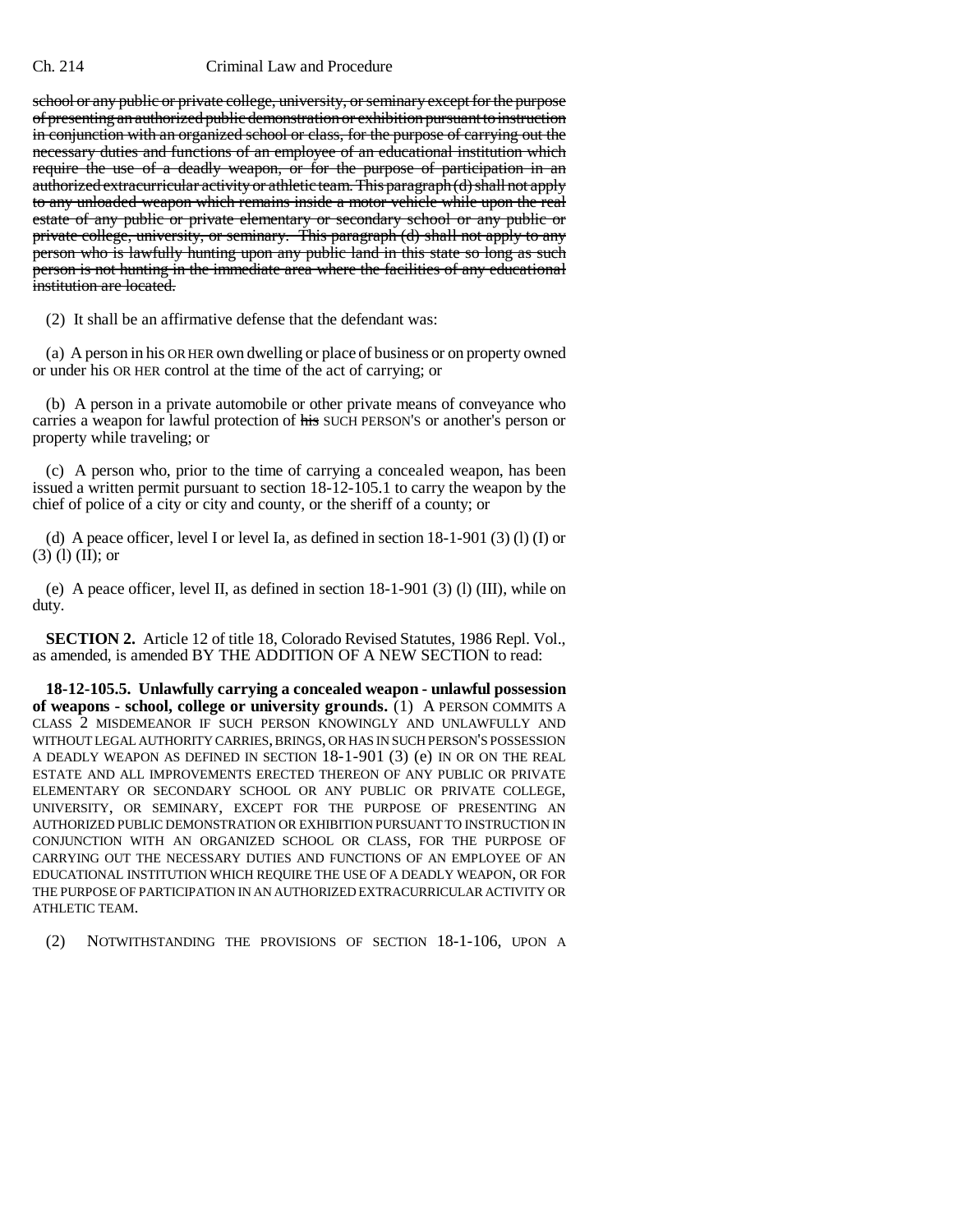CONVICTION FOR A VIOLATION OF THIS SECTION EITHER WITHIN OR UPON THE GROUNDS OF ANY PUBLIC OR PRIVATE ELEMENTARY, MIDDLE, SECONDARY, JUNIOR HIGH, HIGH SCHOOL, OR VOCATIONAL SCHOOL, THE DEFENDANT SHALL BE A SPECIAL OFFENDER AND THE COURT, IF IT DETERMINES THAT INCARCERATION IS APPROPRIATE, SHALL BE REQUIRED TO SENTENCE THE DEFENDANT TO A TERM THAT IS GREATER THAN THE TWELVE-MONTH MAXIMUM SENTENCE SPECIFIED FOR THE CLASS 2 MISDEMEANOR BUT NOT MORE THAN TWICE THE TWELVE-MONTH MAXIMUM TERM SPECIFIED FOR THE CLASS 2 MISDEMEANOR. IN ADDITION TO SUCH TERM OF IMPRISONMENT, THE COURT SHALL FINE THE DEFENDANT WITHOUT SUSPENSION AT LEAST THE MAXIMUM FINE OF ONE THOUSAND DOLLARS SPECIFIED FOR THE CLASS 2 MISDEMEANOR BUT NOT MORE THAN TEN TIMES THE ONE THOUSAND DOLLAR MAXIMUM FINE SPECIFIED FOR THE CLASS 2 MISDEMEANOR.

(3) IT SHALL NOT BE AN OFFENSE UNDER THIS SECTION IF:

(a) THE WEAPON IS UNLOADED AND REMAINS INSIDE A MOTOR VEHICLE WHILE UPON THE REAL ESTATE OF ANY PUBLIC OR PRIVATE COLLEGE, UNIVERSITY, OR SEMINARY; OR

(b) THE PERSON IS IN THAT PERSON'S OWN DWELLING OR PLACE OF BUSINESS OR ON PROPERTY OWNED OR UNDER HIS CONTROL AT THE TIME OF THE ACT OF CARRYING; OR

(c) THE PERSON IS IN A PRIVATE AUTOMOBILE OR OTHER PRIVATE MEANS OF CONVEYANCE AND IS CARRYING A WEAPON FOR LAWFUL PROTECTION OF THAT PERSON'S OR ANOTHER'S PERSON OR PROPERTY WHILE TRAVELING; OR

(d) THE PERSON, PRIOR TO THE TIME OF CARRYING A CONCEALED WEAPON, HAS BEEN ISSUED A WRITTEN PERMIT PURSUANT TO SECTION 18-12-105.1 TO CARRY THE WEAPON BY THE CHIEF OF POLICE OF A CITY OR CITY AND COUNTY OR THE SHERIFF OF A COUNTY; OR

(e) THE PERSON IS A PEACE OFFICER, LEVEL I OR LEVEL Ia, AS DEFINED IN SECTION 18-1-901 (3) (l) (I) OR (3) (l) (II); OR

(f) THE PERSON IS A PEACE OFFICER, LEVEL II, AS DEFINED IN SECTION 18-1-901 (3) (l) (III), WHILE ON DUTY; OR

(g) THE PERSON IS A PEACE OFFICER, LEVEL IIIa, AS DEFINED IN SECTION 18-1-901 (3) (l) (IV.5), WHILE ON DUTY AND UNDER SUPERVISION; OR

(h) THE PERSON HAS POSSESSION OF THE WEAPON FOR USE IN AN EDUCATIONAL PROGRAM APPROVED BY A SCHOOL WHICH PROGRAM INCLUDES, BUT SHALL NOT BE LIMITED TO, ANY COURSE DESIGNED FOR THE REPAIR OR MAINTENANCE OF WEAPONS.

**SECTION 3. Effective date.** This act shall take effect July 1, 1993, and shall apply to all offenses committed on or after said date.